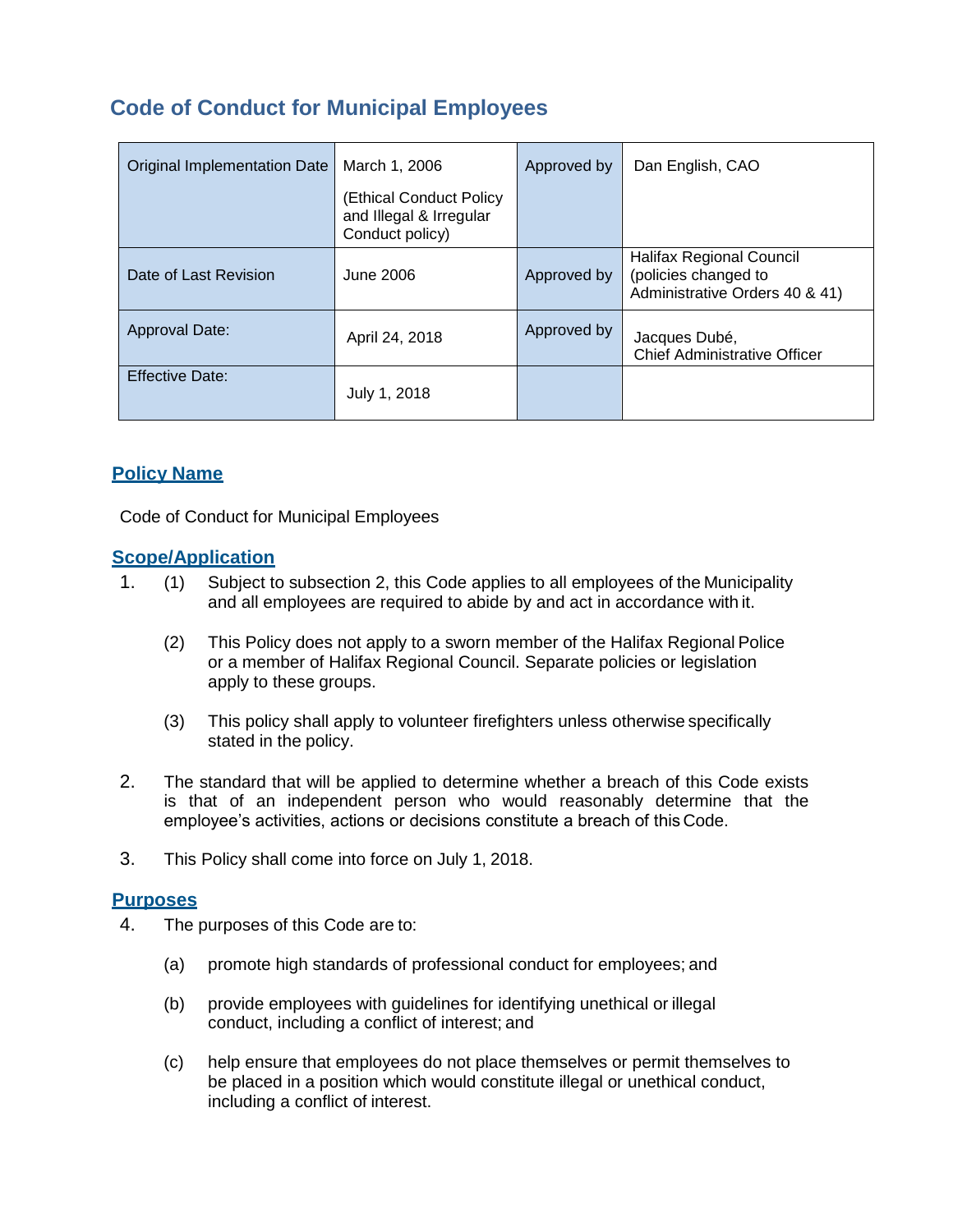## **Definitions/Interpretation**

- 5. For the purposes of this Code,
	- (a) "CAO" means the Chief AdministrativeOfficer.
	- (b) "Code" means this Code of Conduct for MunicipalEmployees.
	- (c) "Community Council" means a Community Council established by Administrative Order 48, the *Community Council Administrative Order*.
	- (d) "employee" includes:
		- (i) an individual employed by the Municipality; and
		- (ii) individuals employed on a personal service contract or sub-contract;
	- (e) "family" includes a Spouse and also includes, in respect of either or both the employee and their spouse:
		- (i) a parent and the parent's spouse;
		- (ii) a sibling, step-sibling or half-sibling and the spouse of any of them;
		- (iii) a child, including an adoptive child, (i.e. step-child) and the spouse of any of them;
		- (iv) a child of an aunt or an uncle and their spouse;
		- (v) a grandchild and their spouse;
		- (vi) grandparent and their spouse;
		- (vii) an uncle or aunt and their spouse;
		- (viii) a nephew or niece and their spouse;
		- (ix) a current or former foster parent or foster child;

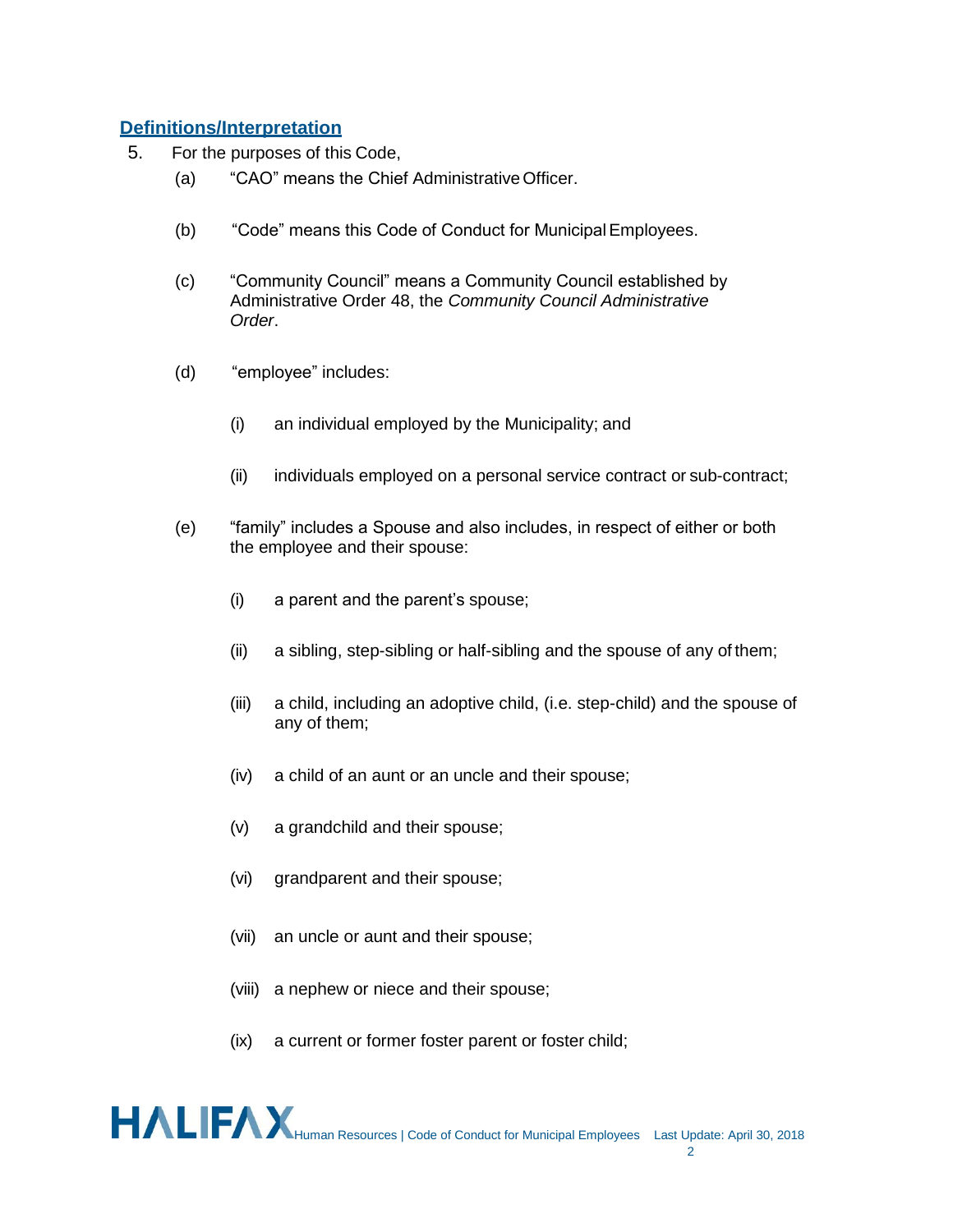- (x) a current or former ward or guardian; and
- (xi) any other person who is residing in the household of the employee.
- (f) "illegal conduct" means an action taken by an individual during the course of their employment which is contrary to a federal, provincial or municipal enactment, including:
	- (i) acts in violation of the *Criminal Code of Canada,* such as offences against the person including assault or threats;
	- (ii) offences against property, such as theft or damage to property;
	- (iii) offences against commerce, such as fraud or falsifying an employment record;
	- (iv) acts in violation of the *Halifax Regional Municipality Charter*;or
	- (v) acts in violation of the by-laws of the Municipality.
	- (g) "municipal assets" means all property and services of the Municipality,including: (i) equipment such as vehicles, computers and electronic devices;
		- (ii) financial assets and land; and
		- (iii) information and documentation of the Municipality such as internet services, electronic mail, data sets, images and all other work product.
	- (h) "Municipality" means the Halifax RegionalMunicipality.
	- (i) "personal interest" includes any interest arising from a family relationship.
	- (j) "Council" means the Council of the Municipality;and
	- (k) "spouse" means an individual who:
		- (i) is married to the employee;
		- (ii) is married to the employee by a marriage that is voidable and has not been annulled by a declaration of nullity; or
		- (iii) has gone through a form of marriage with an employee, in good faith, that is void and is cohabitating with the employee or has cohabitated with the employee in the past year.

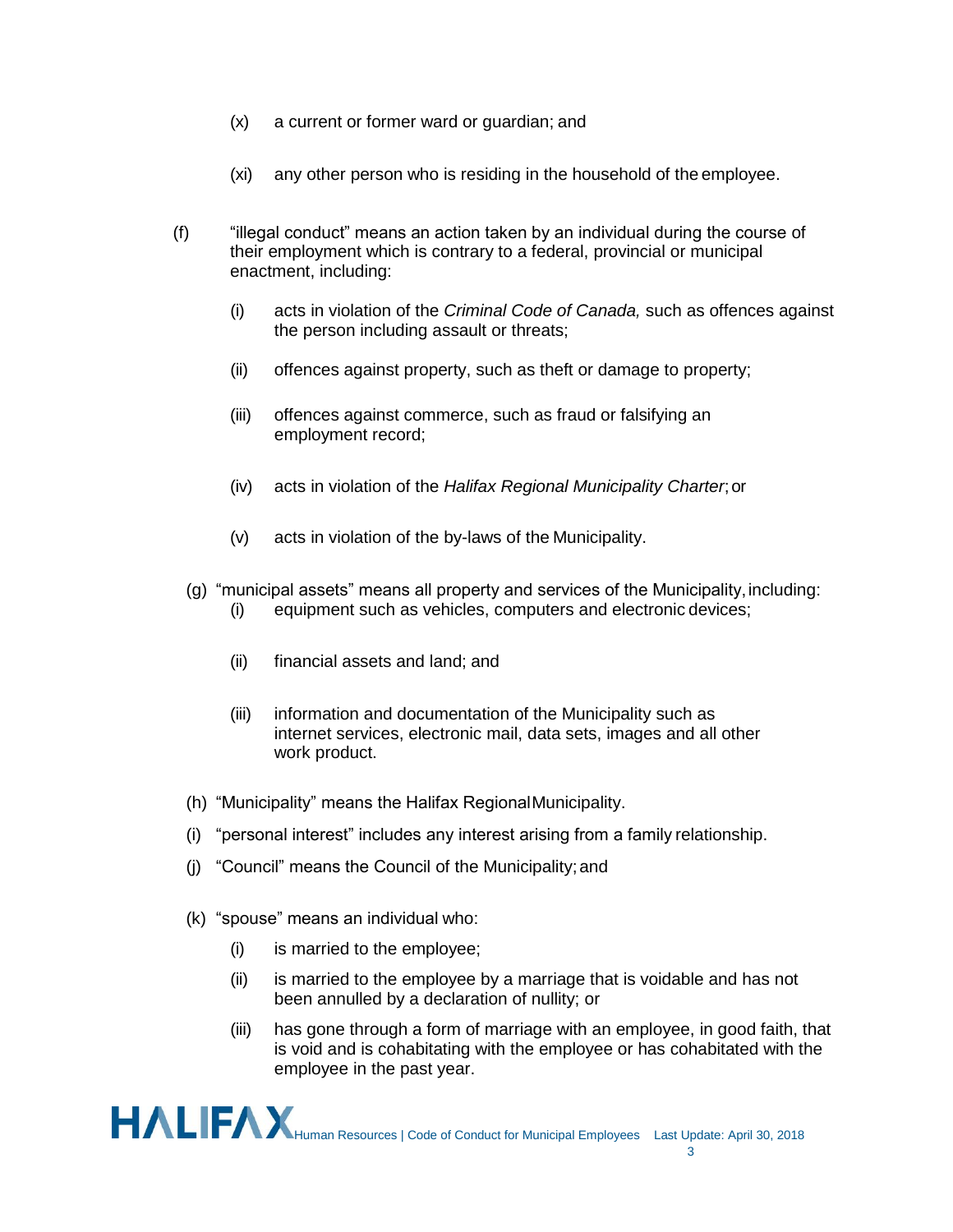# **Responsibilities**

- 6. The CAO, or designate, will:
	- (a) implement, administer and promote this Code; and
	- (b) ensure that managers and Directors promote the standards expressed within this Code to their employees; and
	- (c) investigate and review any reported violation of this Code and approve and administer any subsequent corrective action.
- 7. Managers and Directors will:
	- (a) ensure that all employees in their business unit or department are aware and have access to this Code and follow its terms; and
	- (b) report any perceived employee violations of this Code to the CAO, or delegate, and institute appropriate preventative or corrective action; and
	- (c) recommend any appropriate changes of this Code to the CAO.

# **Inquiry by Employee**

8. If there are any questions about the application of this Code to any situation, the employee should ask their manager(s) for clarification. Guidance may also be sought from Human Resources and Legal Services.

#### **ETHICAL CONDUCT**

- 9. (1) An employeewill:
	- (a) perform their duties with honesty and integrity and in a manner that is helpful, respectful and courteous regardless of their personal or financial interests;
	- (b) safeguard and protect municipal assets;
	- (c) use municipal assets only for the performance of their municipal duties, including complying with policies of the Municipality respecting the use of assets including the Acceptable Internet Use and Email Acceptable Use policies;
	- (d) to the extent possible, avoid a conflict of interest; and
	- (e) disclose a conflict of interest situation in accordance with section11.
	- (2) Clause 9(1)(c) does not prevent an employee from using a municipal asset where such use is granted to the general public.
- 10. (1) During the course of their employment, an employee willnot:

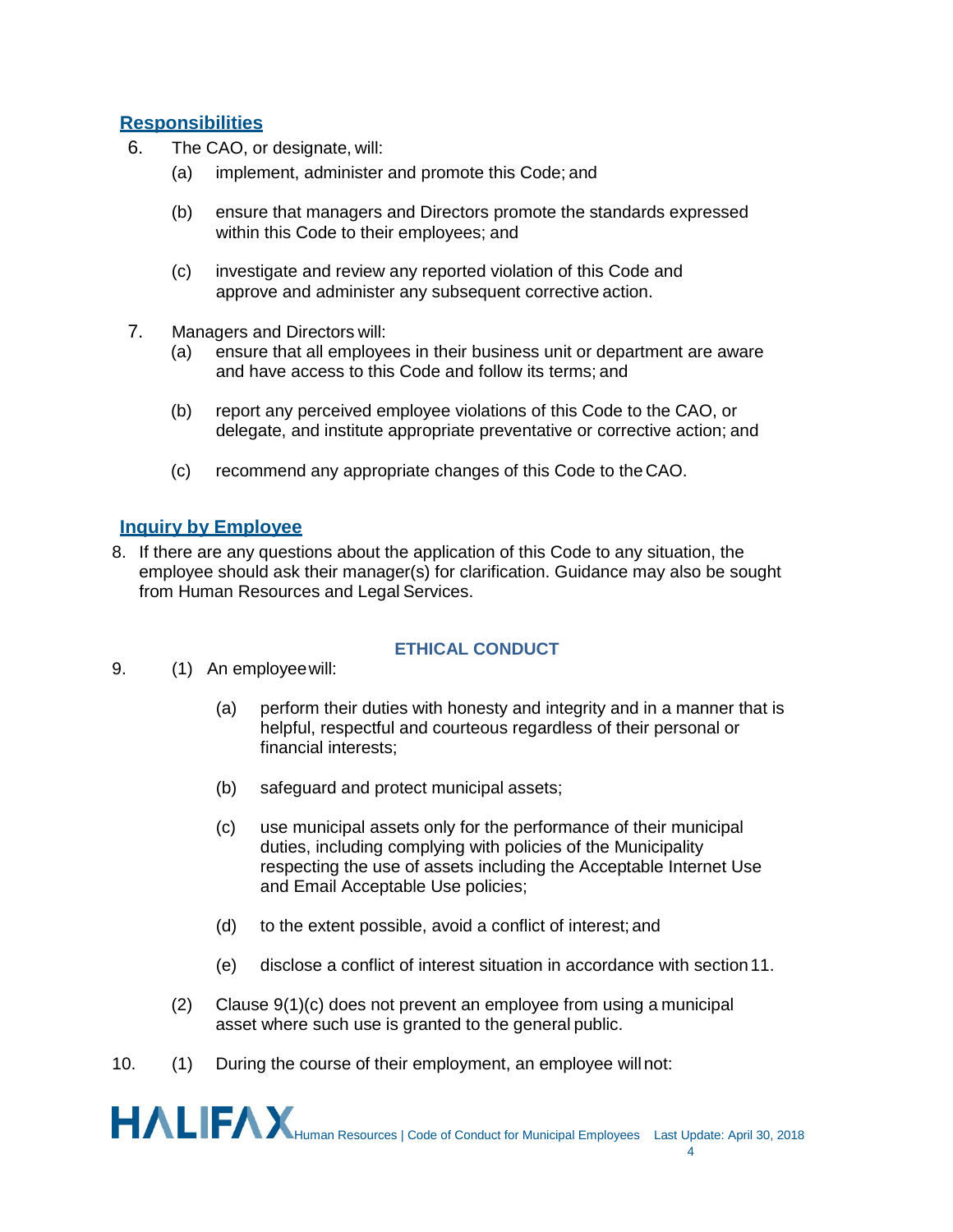- (a) exceed their authority, breach the law, or ask others to do so;
- (b) grant any unfair advantage to any citizen or group of citizens;
- (c) use municipal assets in a manner:
	- (i) that will damage the assets; or
	- (ii) that would be offensive to a reasonable person;
- (d) provide false information to the Municipality, such as providing false information respecting personal qualifications for any job, transfer or promotional application orprocedure;
- (e) solicit members of Council or another employee directly or indirectly in order to obtain preferential consideration in connection with any appointment and if such solicitation occurs, the employee will be disqualified from further consideration for the appointment; or
- (f) perform work, either volunteer or paid, on behalf of any political organization and/or political candidate during their hours of employment with the Municipality.
- (2) Political involvement by an employee in municipal, provincial or federal levels of government is permitted, except as noted in sections 17B and 17C and clause 18(1)(d) of the *Municipal Elections Act*, providing that the employee makes it clear that they are acting as private citizens and not as representatives of the Municipality.

#### **Conflict of Interest**

- 8. (1) A conflict of interest exists when the duties and responsibilities of an employee are compromised by a financial or personal interest which
	- (a) is incompatible with the proper discharge of their duties;or
	- (b) would impair or reasonably give the perception of impairing their independence of judgement or action in the performance of their duties.
	- (2) The following are examples of situations which constitute a conflict of interest:
		- (a) accepting private employment or rendering services for private interests when:
			- (i) such employment or services are incompatible with the proper discharge of their official duties;
			- (ii) such employment or services would impair, or reasonably give

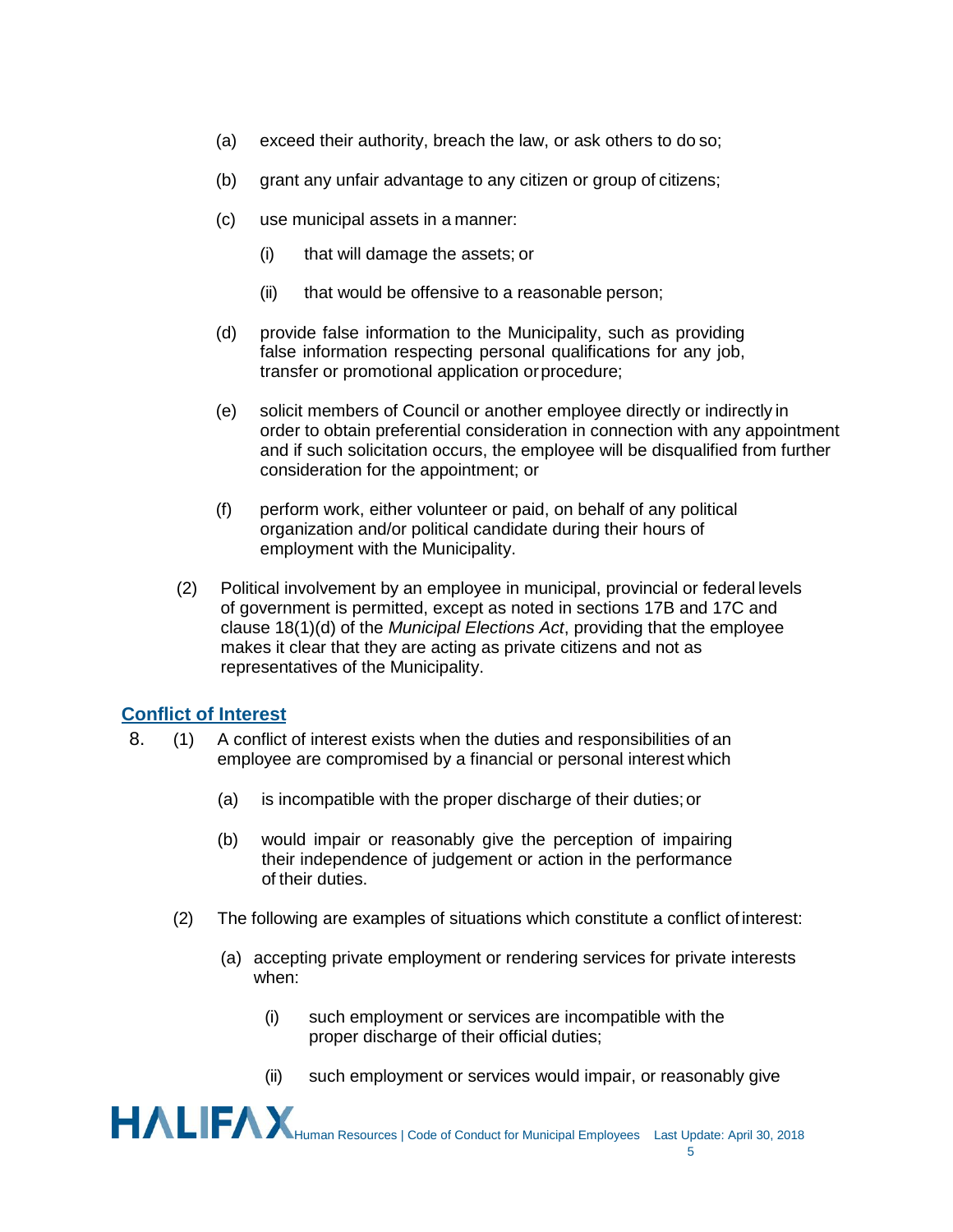the perception of impairing, their independence of judgment or action in the performance of their official duties;

- (iii) such employment or services puts the employee in competition with services provided by the Municipality; or the employee has an advantage derived from their employment with the Municipality that is not an interest in common with the public generally.
- (b) disclosing confidential information concerning the property, government, employees or affairs of the Municipality, without the prior authorization of the CAO or designate;
- (c) using confidential information concerning the property, government, employees or affairs of the Municipality to advance the financial or personal interest of themselves or others;
- (d) showing favouritism or bias toward any vendor, contractor, or other who does business with the Municipality;
- (e) accepting gifts or favours from any vendor, contractor, or others who do business with the Municipality that may influence them, or could be perceived to influence them, in the proper discharge of their duties, including providing them special treatment; <sup>2</sup>
- (f) representing third party interests before any agency, board, committee, commission or Community Council of the Municipality or in any action or proceeding against the interests of the Municipality, or in any litigation to which the Municipality is party, without the prior consent of the CAO;
- (g) accepting compensation or a retainer which is conditional upon the actions of any agency, board, committee, commission of the Municipality, or Community Council or Council;
- (h) having an interest in any municipal contract issued by the Municipality;
- (i) being in a managerial and subordinate working relationship with a family member or another employee with whom they are romantically involved;
- (j) participating in a hiring process where the employee's objectivity would be compromised, or perceived to be compromised; or
- (k) hiring, or attempting to obtain preferential consideration in connection with the hiring of a member of the employee's family.

 $\overline{\phantom{a}}$  , and the set of the set of the set of the set of the set of the set of the set of the set of the set of the set of the set of the set of the set of the set of the set of the set of the set of the set of the s



<sup>2</sup>More information on gifts and favours can be found in the *Making a Difference Booklet* and *Guidelines for Accepting Gifts and Favours.*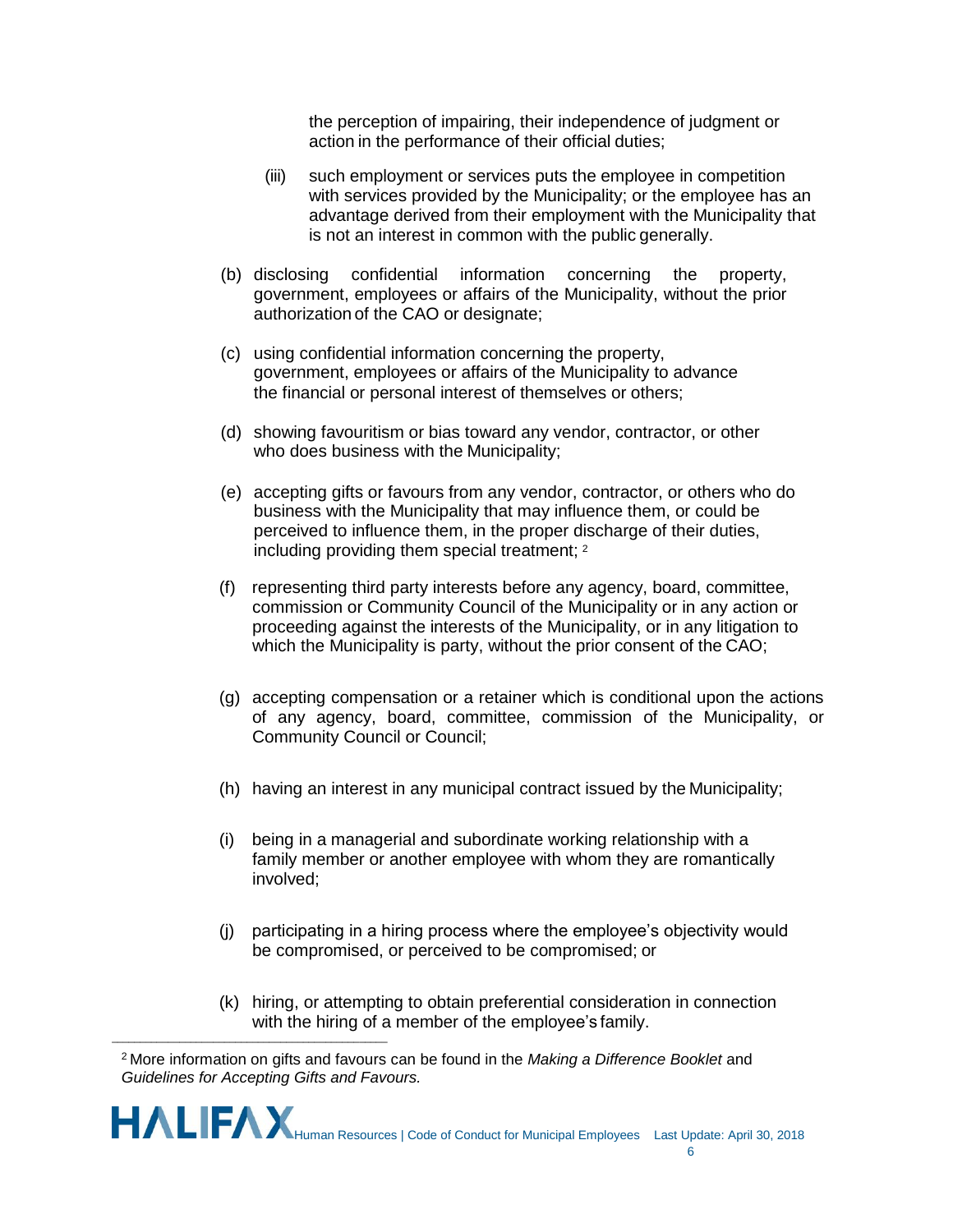- (3) Subclause 11(2)(f) does not apply to an action or proceeding where an employee has a personal right to advance an action or proceeding granted by statute, a collective agreement or another policy of the Municipality.
- 9. A conflict of interest must be disclosed:
	- (a) by the employee to their immediate supervisor or manager; and
	- (b) if the conflict of interest relates to a matter before an agency, board, committee, commission of the Municipality or a Community Council or Council where the employee will be discussing the matter or providing an opinion on the matter, to their Director and ultimately to that agency, board, committee, commission, Community Council or Council.

#### **REPORTING AND INVESTIGATING PROCEDURES**

## **Reporting a Violation of Code**

- 10. An employee suspecting the Code has been breached must:
	- (a) where safe to do so, remove themselves from the situation causing the breach; and
	- (b) report the potential breach to:
		- (i) their immediate manager;
		- (ii) if the employee has reason to believe their immediate manager may be involved, to their Director; or
		- (iii) if the employee has reason to believe their immediate manager and the Director may be involved, to the Municipal Solicitor.

#### **Investigations of Breaches of this Code**

- 11. (1) A Manager, Director, or if 13(b)(iii) applies the Municipal Solicitor, whoreceives an allegation of breach of this Code or if a Manager or Director has reasonable grounds to suspect a breach has occurred, must
	- (a) if the matter is in respect of illegal conduct, after discussion with their Director notify the police and the CAO and co-operate with police with any resulting police investigation; or
	- (b) if the matter is not in respect of illegal conduct, conduct aninvestigation.
	- (2) If clause  $13(1)(b)(i)(ii)$  applies, the Manager, the Director, or, if  $13(b)(iii)$ applies the Municipal Solicitor, may conduct an investigation, providing such

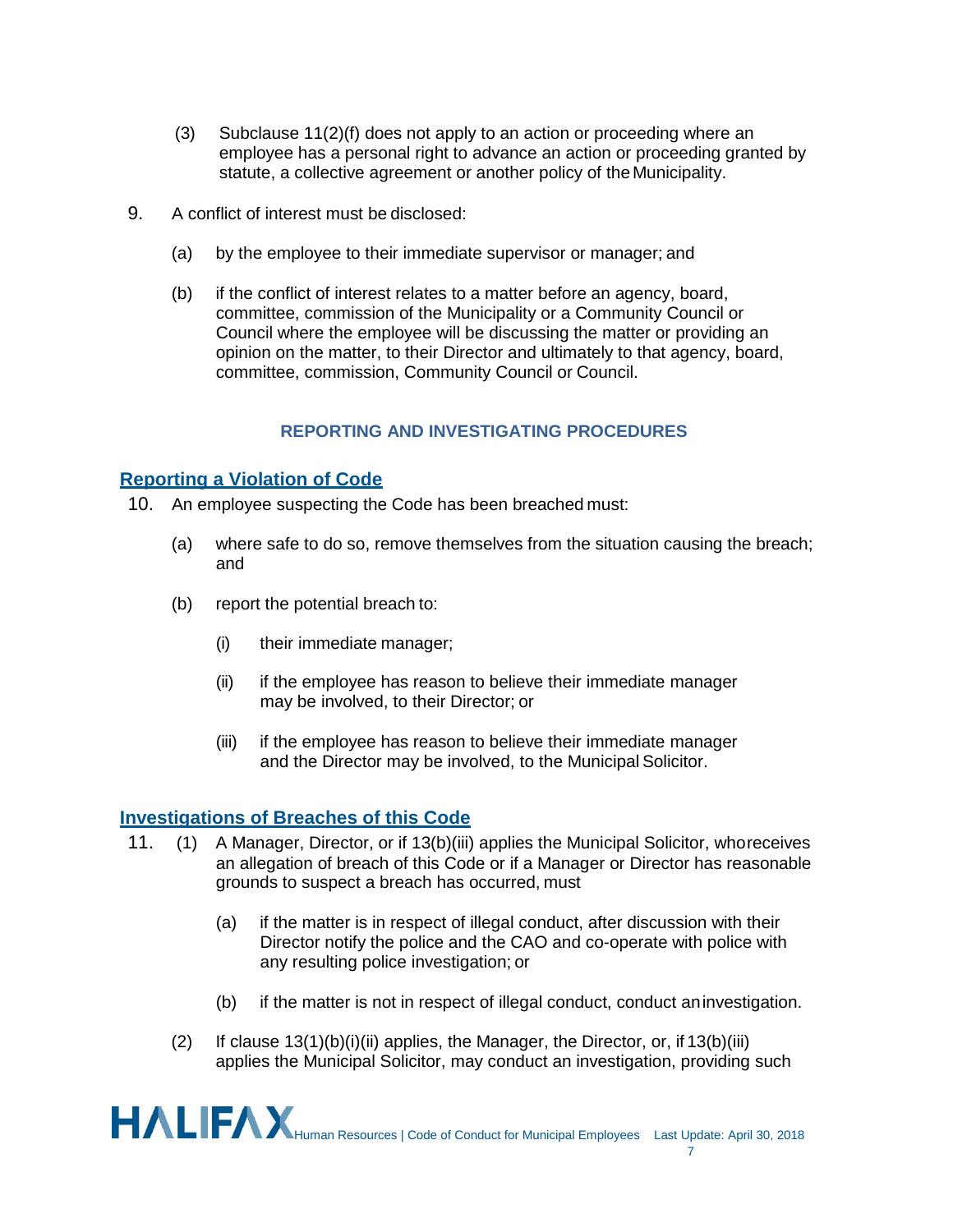investigation does not obstruct a policeinvestigation.

- 12. An investigation will be objective and impartial, regardless of the position, title, length of service or relationship with the Municipality of the employee being investigated.
- 13. (1) An investigation should include compiling notes and pertinent records and reviewing any documentation available within the manager, Director, or Municipal Solicitor's custody or control.
	- (2) Once the investigation is complete, the manager, Director, or Municipal Solicitor must notify the CAO of the results of the investigation.

# **GENERAL PROVISIONS**

# **Suspension During Investigation**

1. If it is prudent or necessary for the protection of evidence or personnel, or is otherwise in the public interest to do so, a person subject to an investigation for breach of this Code may be suspended by their manager with pay pending the conclusion of the investigation or the implementation of any discipline or remedial action arising therefrom.

# **Corrective Action**

- 2. (1) A violation of this Code by an employee may constitute a cause for corrective action by the Municipality, regardless of any steps taken by the police.
	- (2) If an investigation finds an employee guilty of a breach of this Code, the corrective action pursued against the employee shall be commensurate with the nature and severity of the violation, including suspensions orterminations.

# **Submitting a False Report**

3. Knowingly or recklessly submitting a false report regarding a violation of this Code will be subject to disciplinary action up to and including dismissal and the Municipality reserves the right to seek any other proceedings or remedies available toit.

# **Whistleblower Protection**

- (1) The identity of the reporting employee shall be kept confidential, except as required by law.
- (2) No adverse action shall be taken against any employee who, acting in good faith, reports a potential violation of this Code.